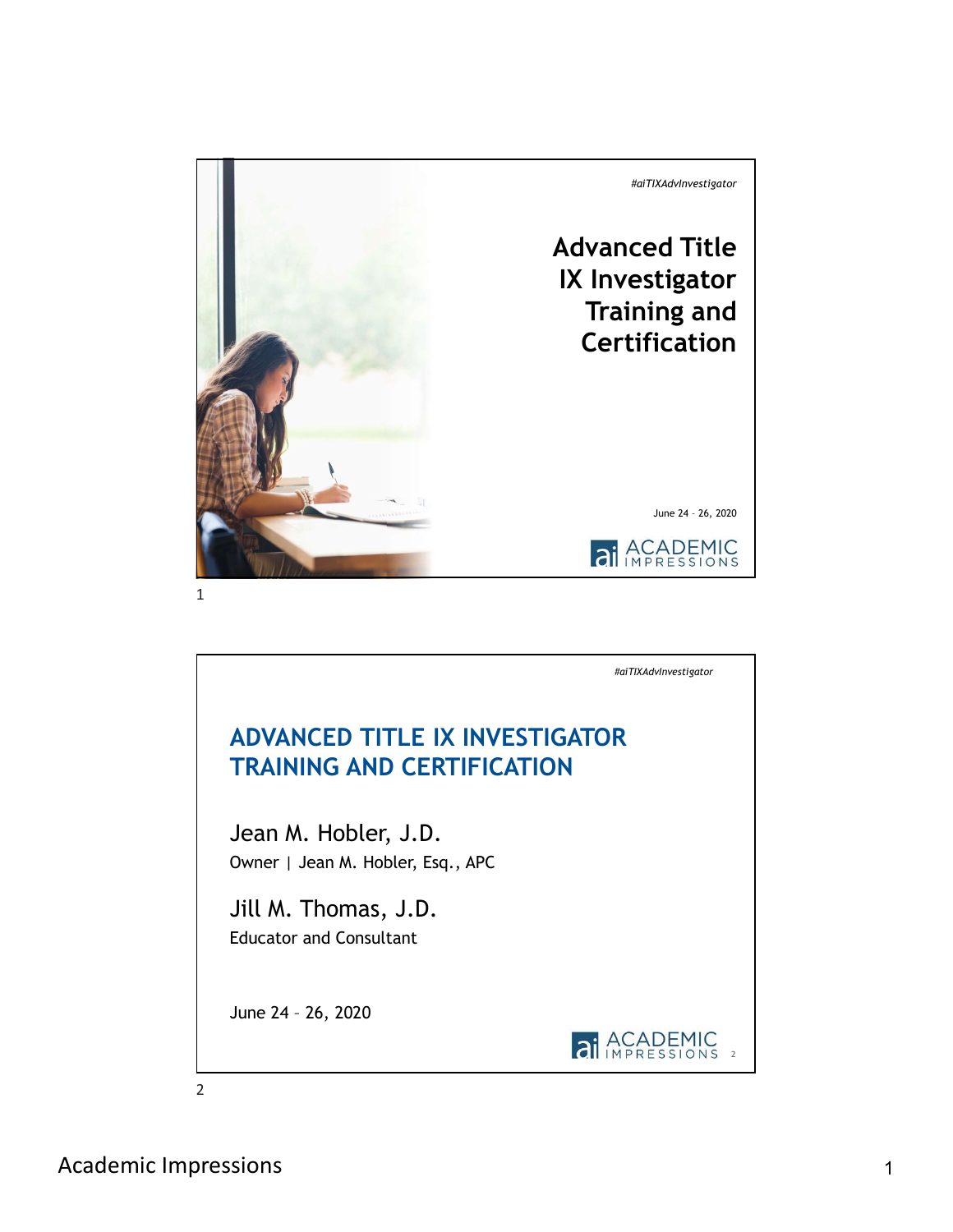



Academic Impressions 2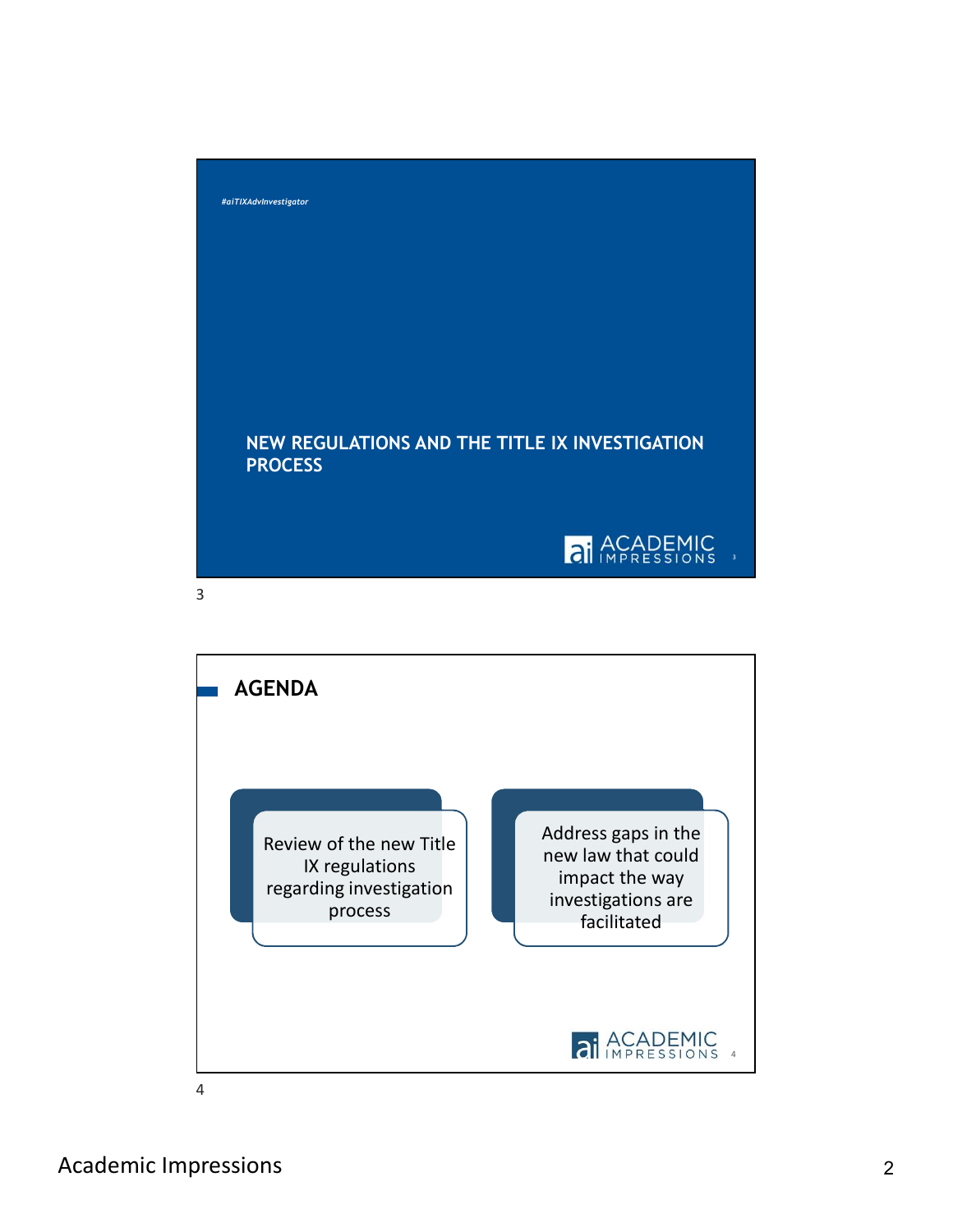

 $5<sub>5</sub>$ 

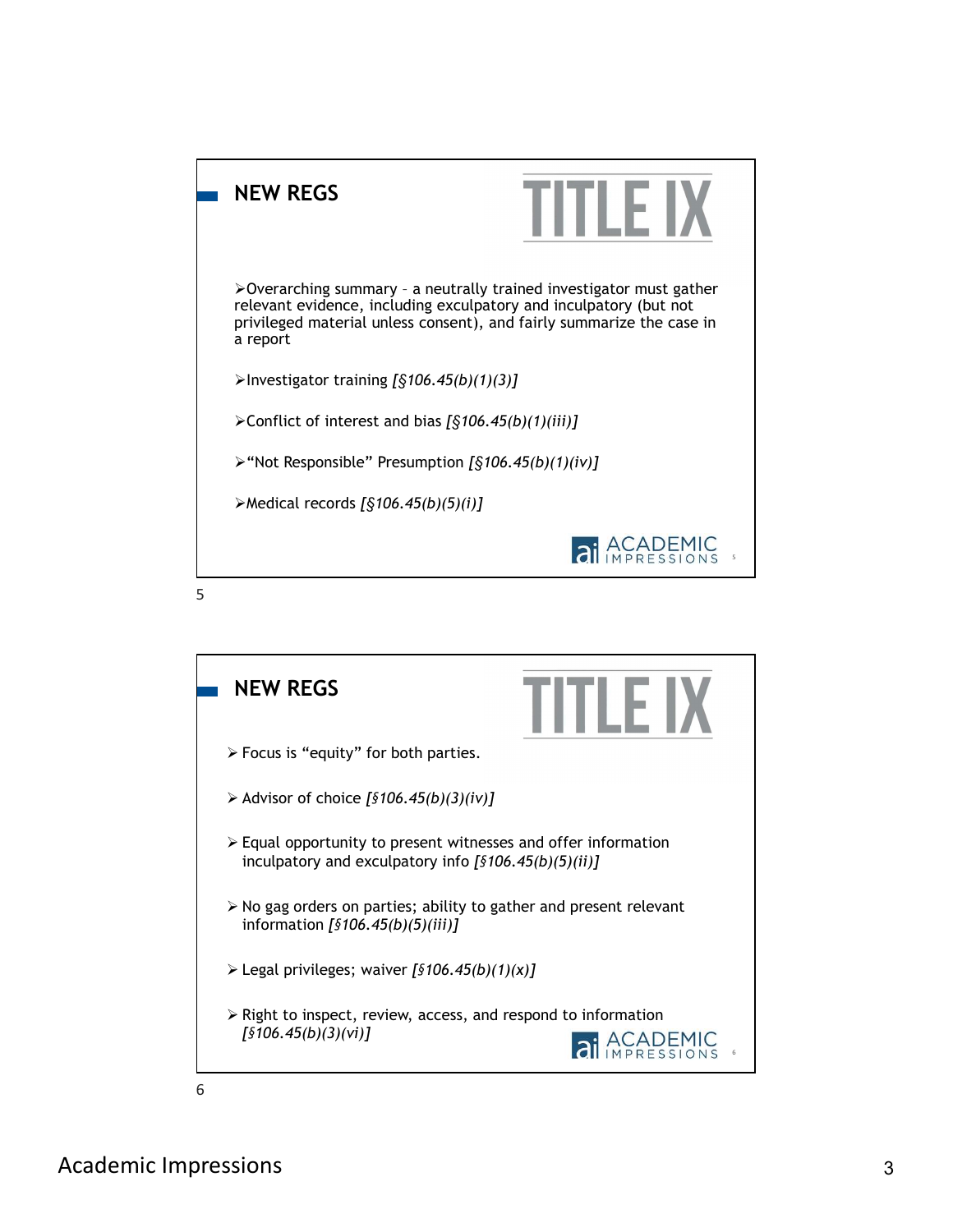



Academic Impressions 4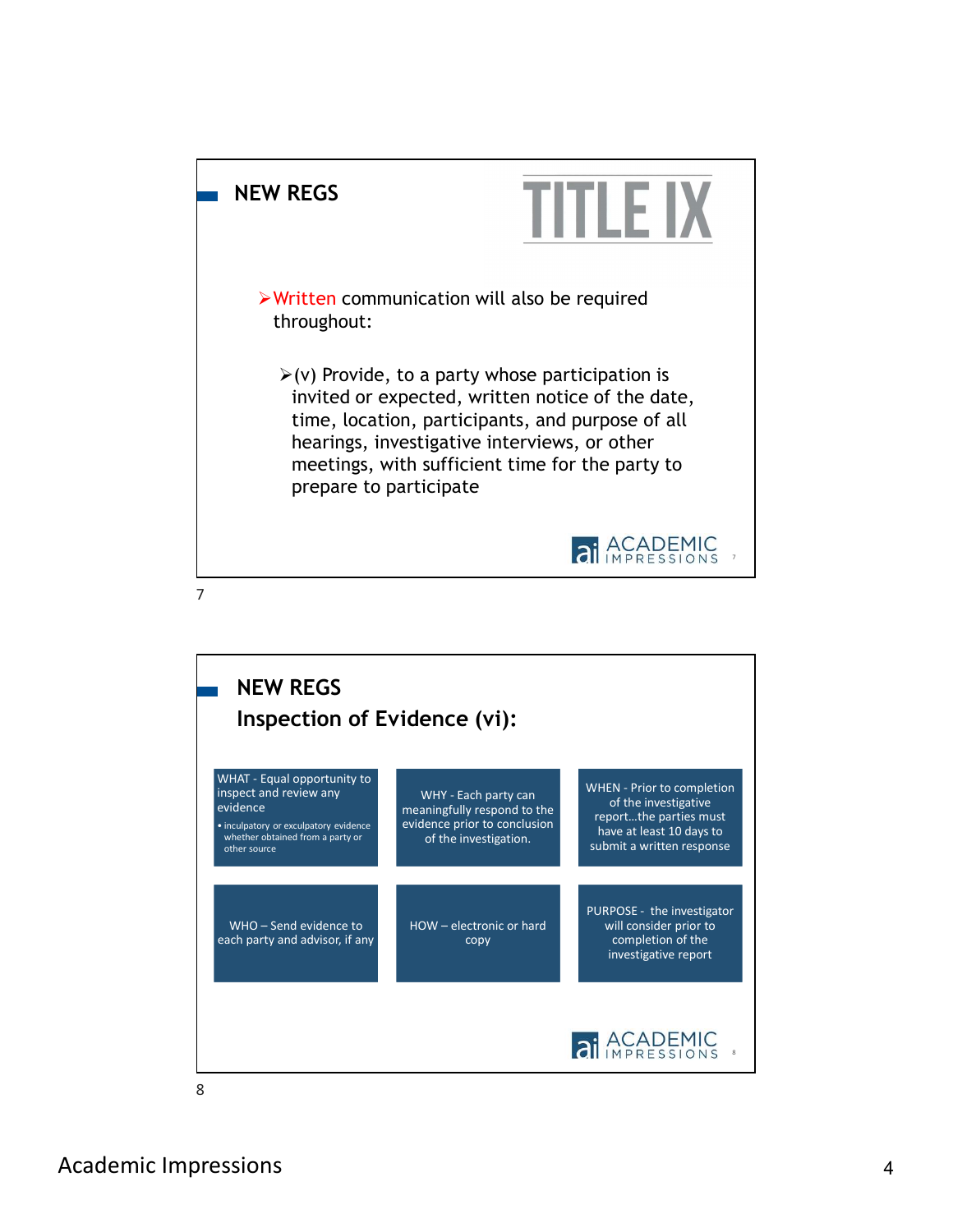

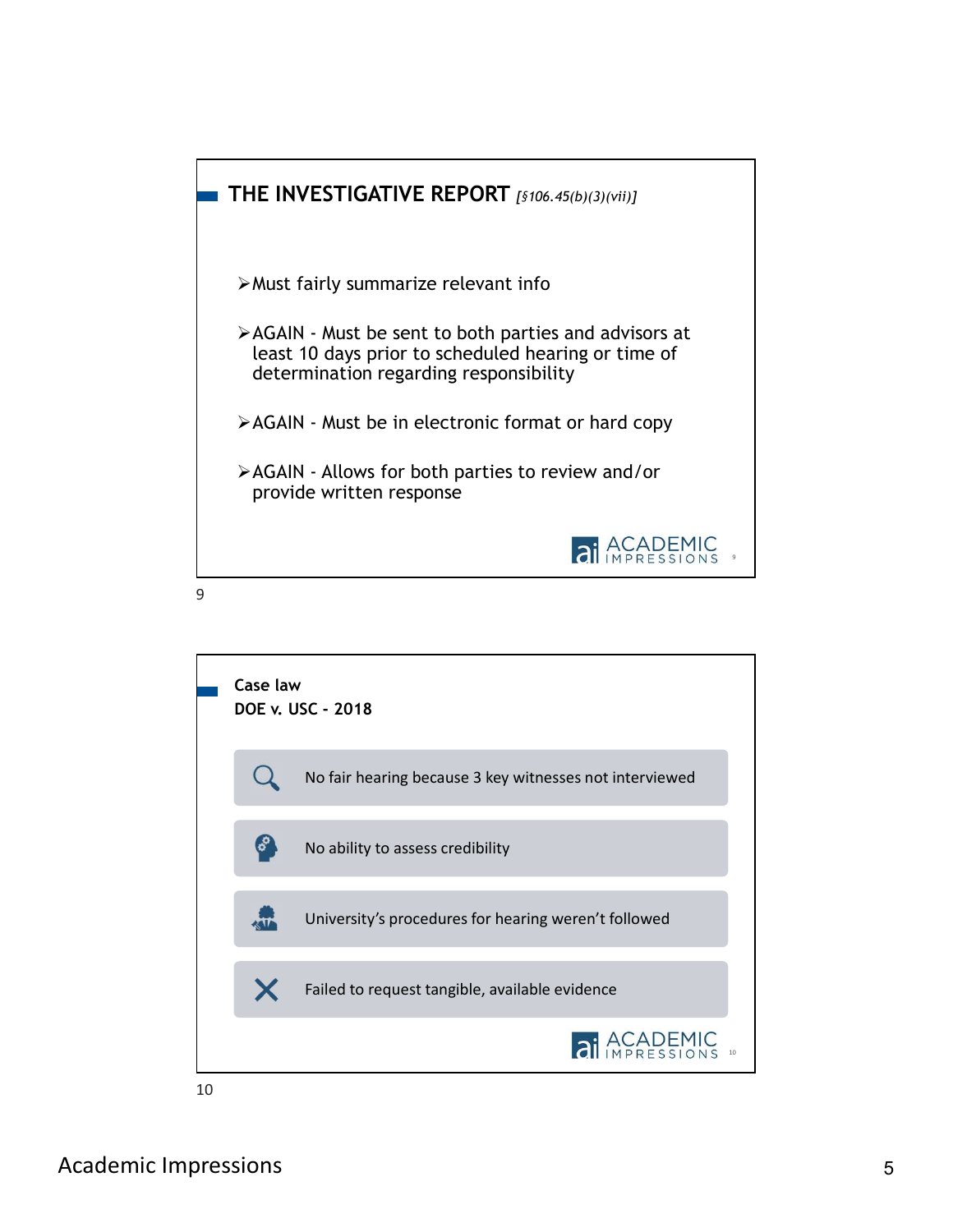

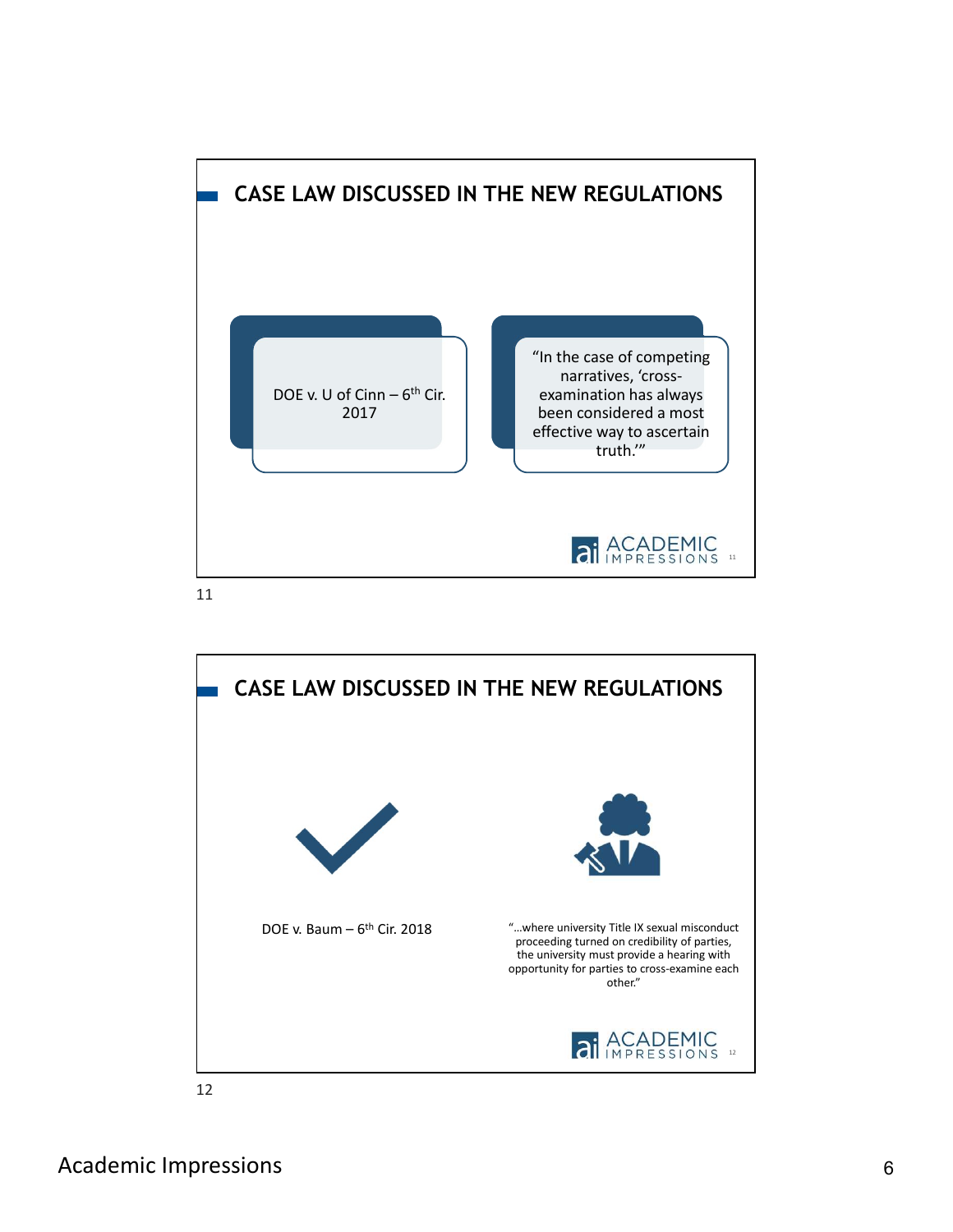## REASONABLE PERSON



…a fictional person with an ordinary degree of reason, prudence, care, foresight, or intelligence whose conduct, conclusion, or expectation in relation to a particular circumstance or fact is used as an objective standard by which to measure or determine something (as the existence of negligence) (m-w.com)